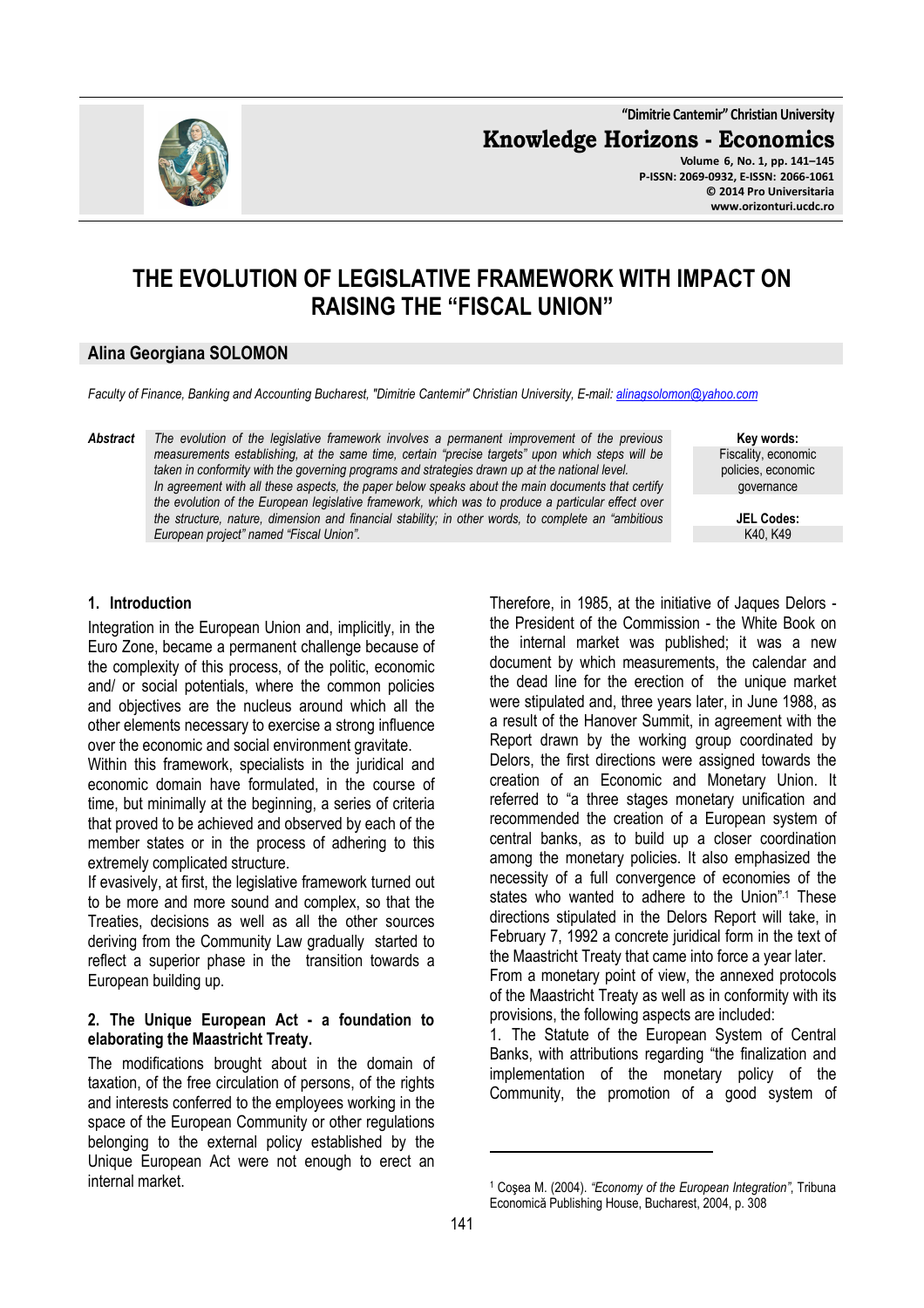payment" as well as the management of the currency reserves of the Member States of the Community; 2

2. The Statute of the European Monetary Institute, in art 4 paragraph 4.1 and in conformity with art. 109f(2) of the Treaty settles the responsibilities of this institution, as follows: to encourage the cooperation among Central National Banks and to monitor a good functioning of the European Monitory System, to consolidate the monetary policies of the member States with a view to ensure the steadiness of the prices or to supervise the evolution of the ECU and to create facilities for the use of the ECU;

3. The setting up the procedure for the excessive negative balance/ deficit, regulated in art 194c(2) of the Treaty, stipulates the obligation of the Commission to "monitor the evolution of the budgetary situation and the amount of the governmental debts of the member states with the aim to identifying the errors. In particular, it is stipulated that the observance of the budgetary discipline shall be examined" in agreement with the reference values of 3% of the GDP at the price of the market for the planned or real public deficit and of 60% of the GDP at the price of the market for the governmental debts, as mentioned in the Protocol on the Procedure for Excessive Deficit, annexed to the Treaty.

Within this context, the Governments of the Member States have the obligation to assure the budgetary procedure at the national level, so that the deficit of the public administrations could be maintained at the level settled in the basis of the two above mentioned criteria, as well as to make ready and transmit the Commission reports on the situation of the deficit and the situation of the amount of the public real and planned debts.

4. Settlement of the Convergence Criteria. In conformity with art,109j(1) of the Treaty, the Commission and the European Monetary Institute are obliged to draw and transmit the Council reports regarding the progresses achieved by the member states, as well their conformity with UEM (EMU) requirements.

At the same time, the reports shall mention the results of the examinations referring to: compatibility of the national legislations, Statute of the Central National Banks or achievement of a sustaining convergence. All these mean that each Member State shall fulfill the criteria on: price stability, national currency rate of exchange, long term debt reference, as well as sustainability of the governmental financial position.

l

Besides, the provisions included in the protocols are in full agreement with the fulfillment of the general objective of the Maastricht Treaty, described by the introduction of a future unique and achievable currency, by following three steps: liberalization of the circulation of capitals, which will start on January 1, 1990, followed by the period within which the economic policy of the Member States should become convergent since January 1, 1994; the last step would be marked by the creation of the unique currency and the creation of the European Central Bank on January 1, 1999.

This last stage involves the stability of the parity of the national currency - unique currency, and the monetary policy of the new Union will be achieved in the basis of the Euro currency, by closely supervising its stability.

This last stage entails the national currency-unique currency parity, and the monetary policy of the new Union will be accomplished without violating the principles of the market economy.

Therefore, by creating the Economic and Monetary Union - regulated, from the juridical point of view, by the European Union Treaty - the member States are obliged "to adopt an economic policy based on a close coordination, [...] on the clarification of their common objectives guided in conformity with the principle of an open market economy based on free competition." 3 Consequently, the activities developed by the Member States shall observe the following four "guiding principles: stable prices, sound public finance, monetary conditions and the sustainability of the balance of payments."<sup>4</sup>

Finally, a last obligation - assumed by the Member States when concluding the Treaty, involves the observing of the fiscal-budgetary discipline. With this aim in view, Title VII "Norms regarding Competition, Taxation and Approximation of Legislations", chapter 2 "Final Dispositions" stipulates aspects in conformity with which the Member States have no rights to fix and collect taxes for the products/ goods originating from the territory of other Member States, higher than those similar national goods or when the products are exported to the territory of other Member States, their reimbursement shall not exceed the quantum of the taxes fixed in conformity with the national legislation.

### **3. Considerations on the Implementation of the Stability and Growth Pact**

In the context in which the states belonging to the Economic and Monetary Union renounce to the

 $\overline{a}$ 

<sup>&</sup>lt;sup>2</sup>Official Journal of the European Communities "Information and *Notice",* C191, Vol. 35, 29 July 1992, pg. 69, "*Protocol on Statute of The European System of Central Bank and of The European Central Bank"*, Chapter II, art. 3, alin. 3.1;

<sup>3</sup>Kees Raad, *"Materials on International &EU Tax Law*", Vol II, Twelfth Edition, International Tax Center Leiden, 2012, pg. 2064 - "*Treaty on the Functioning of European Union*", Title VIII "Economic and Monetary Policy", Art. 119, alin. 1-3; 4 Idem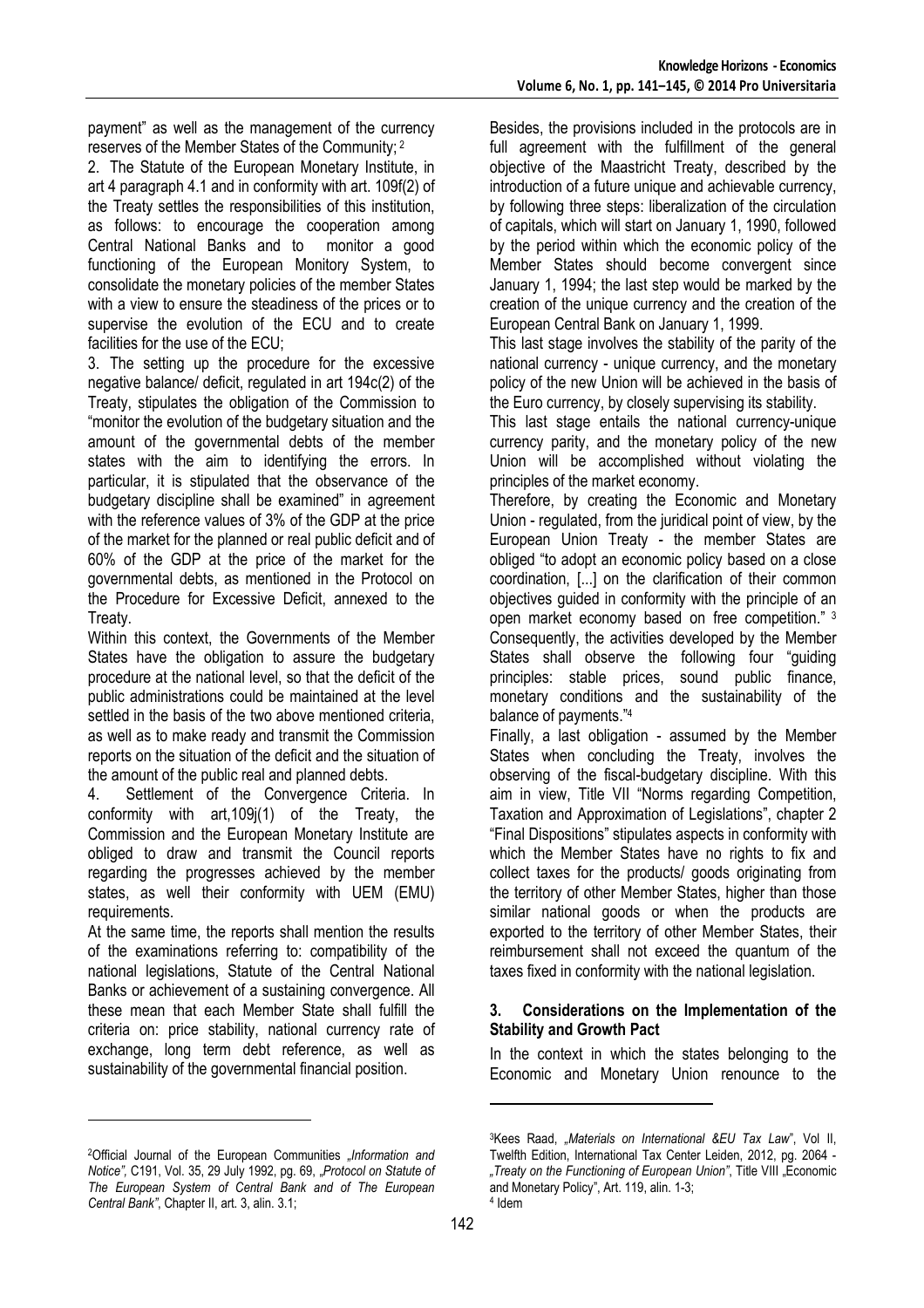instruments used in applying the national monetary policy - a situation becoming unique within the Union as well as due to the obligation concerning the fulfillment of the convergence criteria established by the Treaty, price stability and economic growth turn out to be the main preoccupation.

Initially drafted to restrict the competence of the national governmental power to exercise inflationist pressures against the economic Community environment, the Stability and Growth Pact became, in fact, an inter-governmental agreement meant to create a fiscal framework based on a series of useful elements in fixing regulations and settling measures regarding the surveillance of the fiscal policy and of the budgetary positions, necessary to achieve the medium term objectives.

With this aim in view, the content of the agreement emphasizes two components:

1. The preventive component, meant to help the Member States to achieve a "budgetary position close to balance or over it, as to place the public debt on a sustainable trajectory and to evolve spaces for the adjustment of the stability of demand in the periods of poor economic activity", 5 so that avoiding the unfavorable with consequential effects on sustainability of the public finance or of other activities developed in the Euro Zone could become possible.

2. The corrective component, takes the form of the excessive deficit procedure, an aspect that can be reduced to: states' compulsoriness to correct the excessive deficits and maintain them on the brink of 3% of the GDP, development of certain successive stages that imply strict surveillance regulations, as well as a series of sanctions/ penalties.

Consequently, this component "has the role to avoid errors in the budgetary policies, errors that could jeopardize the sustainability of the public finances and might become a potential menace to the EMU."<sup>6</sup>

The setting up of the excessive deficit procedure, materialized in conformity with the provisions of art.104(c) of the Maastricht Treaty, was improved by adopting, in 1996, the Stability and Growth Pact. The new elements introduced after the revision of the Pact (2005) were generally hinting at the problems of growing fiscal governance within the Union, by "consolidating the economic bases and the efficiency of the Pact [...] with a view to protect the viability of the public finance on a long term, to promote the growth

<sup>5</sup>Schuknecht L., Moutot Ph., Rother Ph., Stark J. (2011). *"The Stability and Growth Pact Crisis and Reform"*, Central European Bank, Occasional Paper Series, No. 129, September, p. 9 <sup>6</sup>European Commission, Informative note no. 82*,* "*Laws Package on* 

 $\overline{a}$ 

*Economic Government in the European Union",* 29.09.2010, p. 6

and to avoid the coming generations excessive constraints."<sup>7</sup>

Thus, the medium-term objective on the *adjustment of the structural balance* (of - 0,5% or in surplus) that was applied to the Member States, was modified by adding the possibility of deducing from the punctual measures those temporal measures depending on the periods of the economic cycle and, the deadlines settled for the running through the procedure concerning the excessive deficit, or correcting it, inclusively, have been extended and thus, given the possibility for some of these stages to be repeated.

Yet, the revision and correlation measures meant to offer a possibility for the budgetary policy to be manipulated to the aim of attaining the deficit target and assuring - in the shortest period of time - a sustainable situation/ position, did not appear to be sufficient enough, as its records registered a progressive deterioration the moment the economic and financial crisis was released, a fact that imposed the settlement of reforms related to the two components of the SGP (PSC).

#### **4. General aspects on Plus Euro Pact and on the adoption of the "Fiscal Pact"**

In the completion of the long disputed and criticized by the specialists in the domain of the Maastricht Treaty and of the Stability and Growth Pact, the economic policies of the Union have been thought in agreement with the main interest of restoring the growth and of avoiding the financial collapse, from the very beginning of the economic and financial crisis.

With end in view, the regulations of the Plus Euro Pact hinted especially the national fiscal policies, for which drastic rules have been introduced as: the States' guarantee that the juridical instrument used at the national level has a sustainable and compulsory character and, the assurance of a fiscal discipline, in agreement with the Conclusions of the Council of the European Union on the *Plus Euro Pact* of March 2011 presumes "the exact phrasing of a norm connected with the primary balance or of a norm connected with expenses". Within the same legal context the signatory states have the opportunity to appeal to a series of mechanisms regarding the observance of the obligations or, otherwise, a series of sanctions could be applied as it appears from the provisions of the Pact.

At the same time, with a view to achieve the coordination of all economic European policies the Pact

 $\overline{a}$ 

<sup>7</sup> Official Journal of the European Union, Statute (CE) No. 1055/2005 of the Council of June 27, 2005 for the amendment of the Statute (CE) no. 1466/97 regarding the consolidation of the supervising budgetary positions and the supervision and supervising budgetary positions coordination of economic policies, Annex nr. 1, p. 152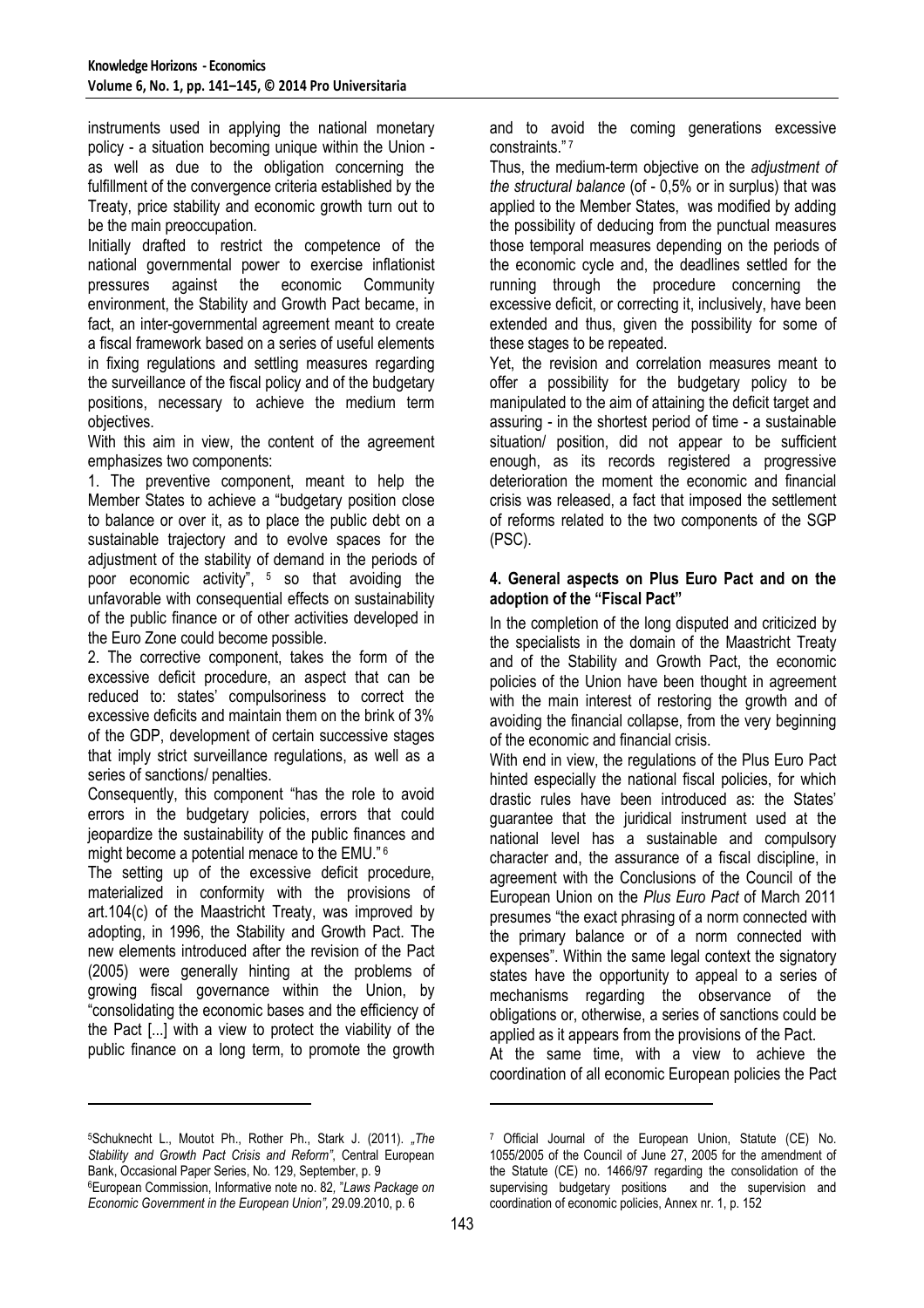includes aspects connected with the covering of the essential domains involved in convergence and competitiveness, in economic domination and, last but not least in "a full observance of the integrity of the unique market."<sup>8</sup>

As it can be easily seen from the brief presentation of the aspects included in the Plus Euro Pact, to create a framework for the fiscal domination/ governance, as well as a complex mechanism meant to correct the macroeconomic lacks of balance implies the adoption of some common norms able to eliminate the dangerous practices, fraud and tax dodging yet, able to strengthen the European and international coordination and cooperation.

An addition to the already legislative framework is the Treaty Stability, Coordination and Governance in the framework of the Economic and Monetary Union (TSCG) known under the name of "the Fiscal Pact".

It contains a series of not at all negligible novelties in the context of the present day situation as, for instance the "consolidation of the economic pillar of the Economic and Monetary Union by adopting a set of rules that have the aim to promote the budgetary discipline by the agency of a budgetary pact [...]". 9 There exists of a "budgetary pact" that offers a guarantee for the application of the rules connected with budgetary position, annual structural balance, public debts and/ or medium/ long term objectives of the contracting parties.

At the same time, to guarantee the stability and the optimum functioning of the Euro zone means to observe the regulations referring to the maintenance of the budgetary balance. With this aim in view the Fiscal Pact has created a legal framework that the coordination and convergence of all economic policies in this area should be achieved.

As it can be seen from the text of the Fiscal Treaty, the vision of the European leaders is to achieve an Economic and Monetary Union by accomplishing the fiscal integration which means to observe the fiscal regulations, to adopt measures as to coordinate the economic policies and to apply sanctions in case of infringements; yet, it is completed by the necessary existence of a common budget made up by help of a consolidated fiscal-budgetary implementation at the

l

level of the European system - should it harmonious or unique.

Within this context, the Fiscal Pact "asks for strictness and responsibility of how the public money is spent" <sup>10</sup>; in such a way the limitations of deficits - by introducing this requirement - can be followed as stipulated in conformity with the TSCG (Treaty on Stability, Coordination and Governance) art. 3 paragraph 1, letter a): "the budgetary position of the public administration of the contracting party is balanced or in excess."

Then when the budget excess procedure started, the states under this obligation shall set up the "budgetary and economic partnership, as well as the annual budgetary plans related to it," in conformity with art 5, paragraph 2 of the TSCG.

In the same way, with a view to "improve the coordination of planning regarding their public debts",<sup>11</sup> the states have the obligation to transmit ex-ante the two European Institutions (the European Commission and European Council) authorized to monitor this program, reports about the plans on diminishing the public debts.

In case the criteria of the procedure are infringed, financial sanctions shall be imposed in the form of "a payment of a contractual sum or of a comminatory sanction fit to the given situation, that cannot be higher than 0.01% of the GDP of the concerned contracting party", as stipulated in art 8 paragraph 2 of the Treaty; the sums obtained in such a way are lodged, depending on the case, in the European Mechanism for Stability (for the Euro Zone states) or to the general budget of the European Union, respectively (for non-Euro states). From the point of the coordination of economic policies

and convergence<sup>12</sup>, the member States of the European Union have the obligation, by increasing the degree of convergence and compatibility, to observe their engagement in the domain of economic policies, so that the economic increase and the good UEM functioning to become an incontestable reality.

# **5. Conclusions**

The process of the European erection, permanently being under the pressure of numerous internal and external factors, transmitted the national economies a fluctuating and vulnerable behaviour, a fact for which it was necessary a permanent creation and

 $\overline{a}$ 

<sup>8</sup> See the Conclusions of the Council of the European Union, Attached Note, Bruxelles, April 20,2011, EUCO 10/1/11, REV 1, CO EUR 6, CONCL 3, Annex I " the Euro Plus Pact for a closer cooperation of the economic policy for competitiveness and convergence*"*, pp. 13-15

<sup>&</sup>lt;sup>9</sup> The Treaty Stability, Coordination and Governance in the framework of the Economic and Monetary Union, Title I *"Objective and Domains of ApplicationObiectiv şi domenii de aplicare"*, Art. 1,paragraph. 1, p. 9

<sup>10</sup> Dăianu D. (coordinator), Kallai E. V., Lungu L. (2012). *"Adoption of the Plus Euro Pact: implications over the Romanian fiscal policy"*, European Institute in Romania, Studies of Strategies and Policies – SPOS 2011, Study no. 2, Bucharest, p. 17

<sup>11</sup> Idem, art. 6, p. 15

<sup>12</sup> Treaty on Stability, Coordination and Governance within the Economic and Monetary Union, Title IV *"Coordination of Economic policies and Convergence."*, p. 17